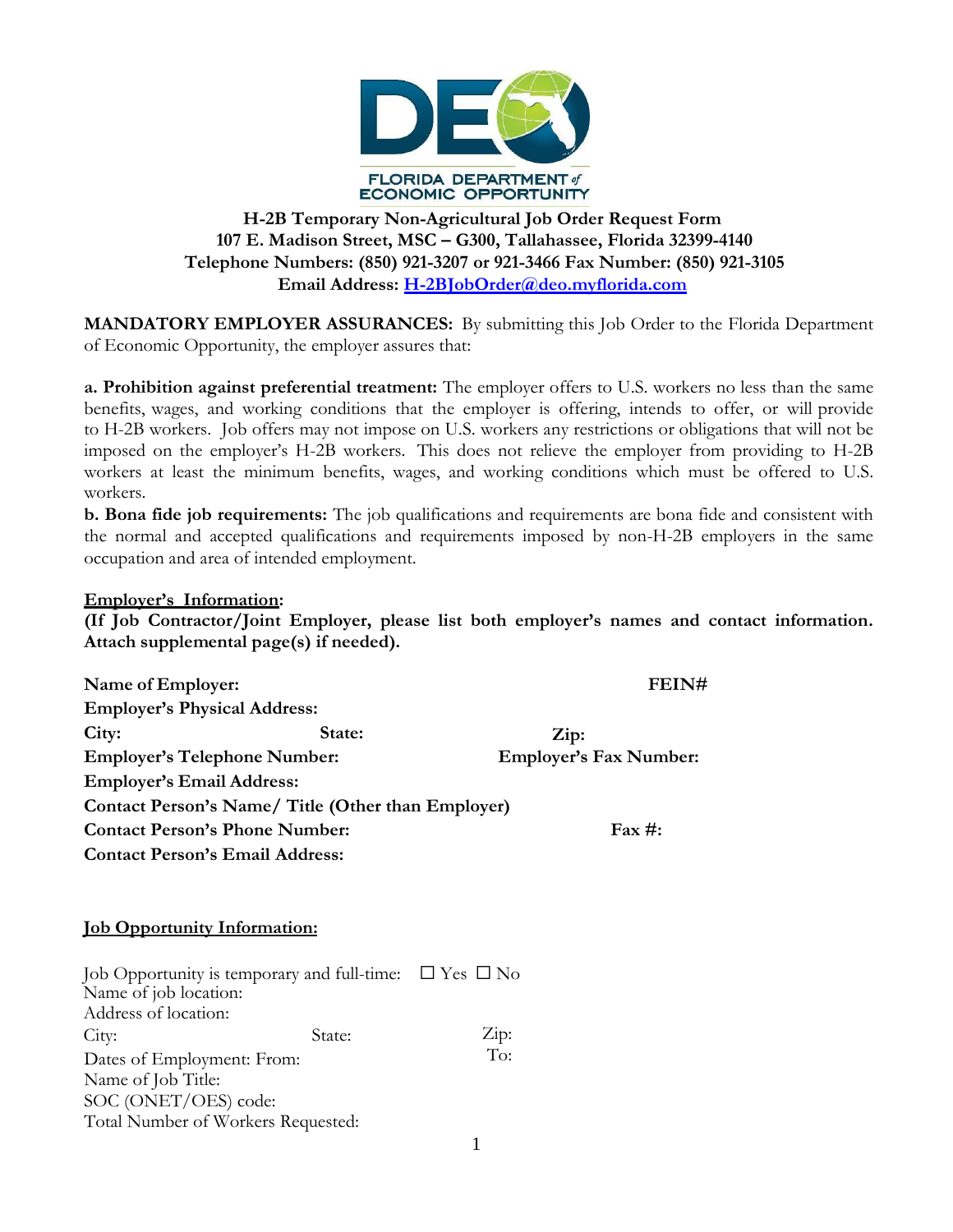| Total number of work hours per day:<br>Work schedule; days & hours:                                                                                                                           |                      |        | Per week: |
|-----------------------------------------------------------------------------------------------------------------------------------------------------------------------------------------------|----------------------|--------|-----------|
| On-the-job-training provisions? $\square$ Yes                                                                                                                                                 | $\Box$ No            |        |           |
| Describe:                                                                                                                                                                                     |                      |        |           |
| Supervisory Experience Requirements:                                                                                                                                                          | $\Box$ Yes $\Box$ No |        | How Much: |
| Minimum Experience Requirements: Months:<br>Minimum Education Requirements:<br>Describe fully the job to be performed (Attach supplemental page(s) if needed):<br>Job description, continued: |                      | Years: | None:     |

## **Check the boxes that apply to your job and provide the required information:**

#### **Wage Information:**

Rate of Pay: Basic or range of wages offered:

Overtime wages, if applicable:

| Frequency of pay:     | $\Box$ Weekly | $\Box$ Bi-weekly $\Box$ Other: |  |
|-----------------------|---------------|--------------------------------|--|
| Bonus, if applicable: |               |                                |  |

- □ A single workweek will be used to compute wages due.
- □ All deductions from the worker's paycheck required by law will be made. List other deductions not required by law to be taken from paycheck: lodging, board or facilities):

## **Employer Provided Items:**

 $\Box$  The employer will provide workers at no charge or deposit charge all tools, supplies, and equipment required to perform the duties assigned.

#### **Three-fourths Guarantee (Voluntary but not required):**

- □ The anticipated period of employment will last 120 days or more. The employer guarantees to offer work for a total number of hours equal to at least three-fourths of the workdays in each 12 week period of the total employment period.
- ☐ **The anticipated period of employment will last less than 120 days.** The employer guarantees to offer work for a total number of hours equal to at least three-fourths of the workdays in each 6- week period of the total employment period.

#### **First Workweek Guarantee**

 $\Box$  H-2B workers will be reimbursed in the first workweek for all visa, visa processing, border crossing, and other related fees, including those mandated by the government (excluding passport fees.)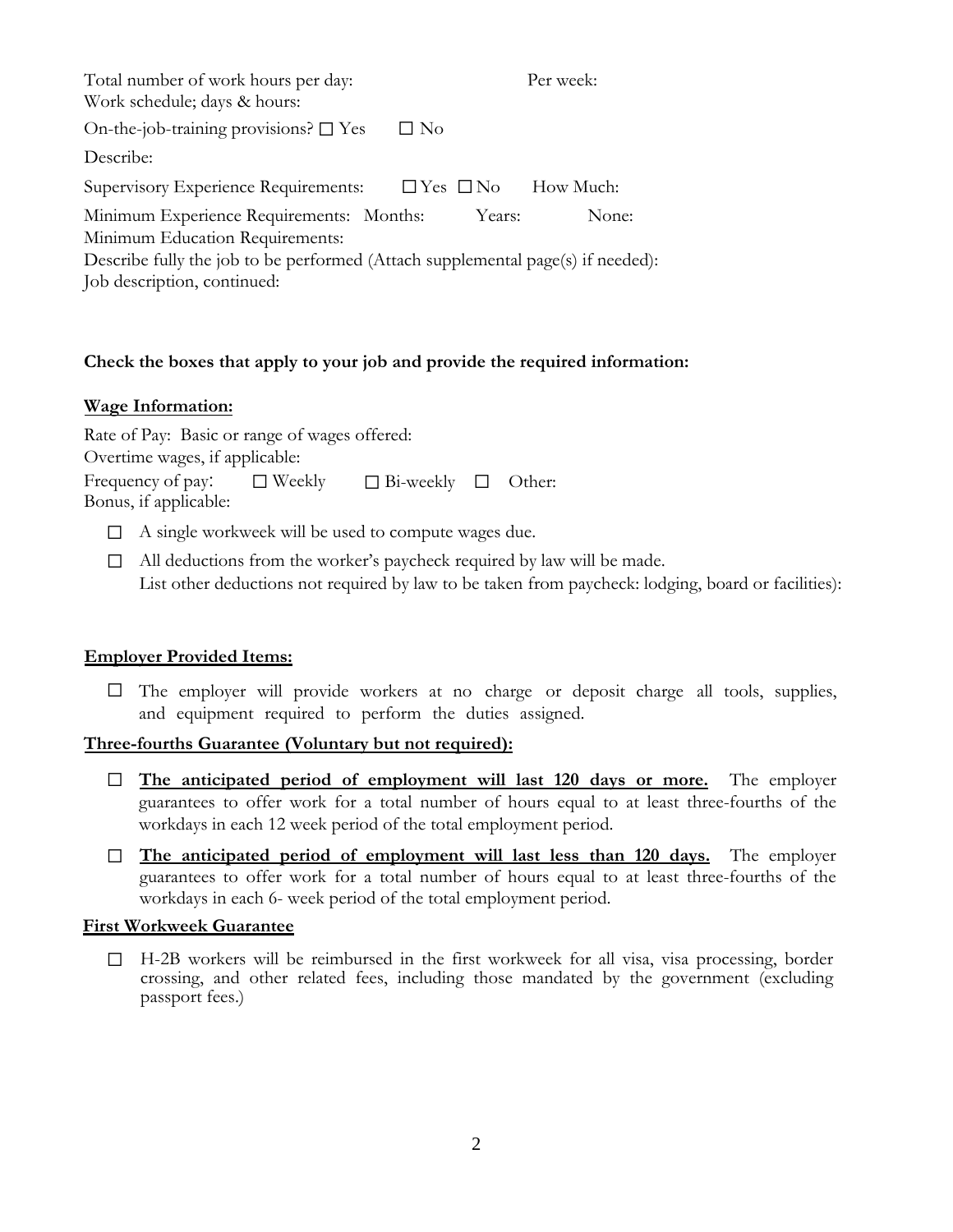#### **Transportation and Subsistence Benefits**

☐ Transportation for H-2B Visa workers and non-commuting United States Domestic Workers (citizens and holders of visas that allow work in the U.S.), including meals and lodging to the extent necessary, to the place of employment will be provided, or its cost to workers reimbursed, if the worker completes half the employment period. Return transportation will be provided if the worker completes the employment period or is dismissed early by the employer. Upon completion of the work contract or where the worker is dismissed earlier, the employer will provide or pay for worker's reasonable costs of transportation and subsistence back home or to the place the worker originally departed to work, except where the worker will not return due to subsequent employment with another employer or where the employer has appropriately reported a worker's voluntary abandonment of employment. The amount of transportation payment or reimbursement will be equal to the most economical and reasonable common carrier for the distances involved. Daily meals will be provided at a rate of at least \$12.07 p/day during travel to a maximum of \$51.00 p/day with receipts.

#### **Board, Lodging or Fridge Benefits**

If applicable, the job order must disclose the provision and cost of any board, lodging, or other facilities, including fringe benefits or assistance **to be provided to the H-2B or non-commuting U.S. Domestic Workers** in securing such benefits.

- ☐ Employer does not provide workers daily board (food). Workers are responsible for obtaining and preparing their own food.
- Employer provides workers free daily board (food) at no charge to the workers. Board, Lodging or Fringe Benefits, continued:  $\Box$
- ☐ Employer provides workers daily board (food) and charges \$ per day.
- ☐ Employer does not provide workers with lodging. Workers are responsible for finding and paying for their own lodging including utilities.
- ☐ Employer does not provide workers with lodging but will assist workers to find lodging. Workers are responsible for paying for their own lodging including utilities.
- $\Box$  Employer provides workers free lodging at no charge to the workers.
- Employer provides workers lodging and charges  $\frac{1}{2}$  per day/2 week pay period/ month for rent and/or utilities. ☐

#### **Daily Transportation**

- Daily transportation to and from the worksite(s) will not be provided; Workers will provide their own transportation. ☐
- ☐ Daily transportation to and from the worksite(s) will be provided to the workers from a centralized designated daily pick-up place.
- ☐ Employer will provide transportation for free, at no charge to the workers.
- ☐ All employer-provided transportation complies with all applicable Federal, State, and local laws and regulations and must provide, at a minimum, the same vehicle safety standards, driver licensure requirements, and vehicle insurance as required under 49 CFR parts 390, 393, and 396.
- $\Box$ The employer will charge the workers  $\frac{1}{2}$  per round trip.